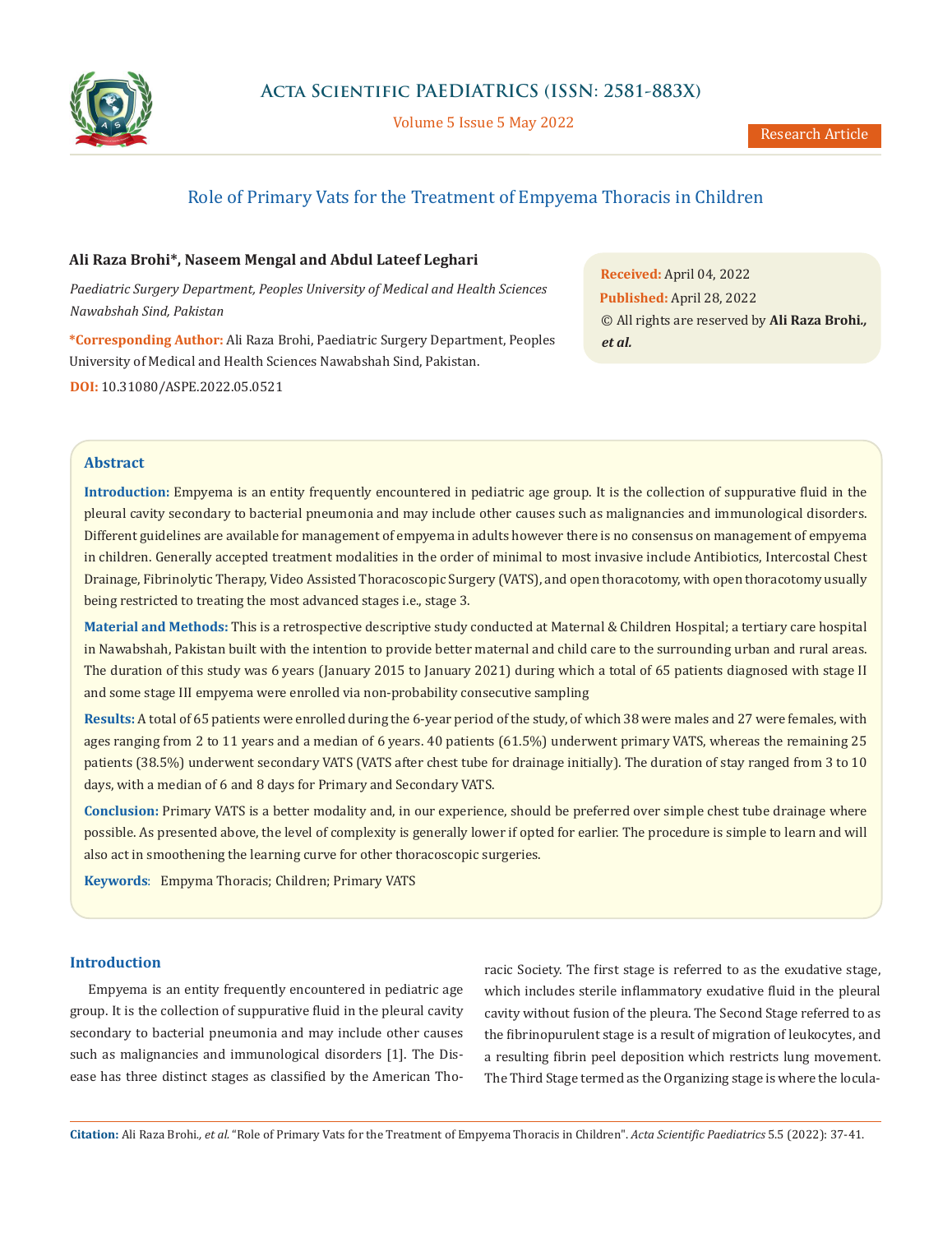tions start arising in the pleura forming distinct pouches, with ingrowing capillaries and thick fibrinous peel severely limiting lung movement and therefore ventilation.

Although the incidence of this pathology is 0.6%, it has been associated with a high mortality if not management appropriately early during the disease process [2]. Different guidelines are available for management of empyema in adults however there is no consensus on management of empyema in children. Generally accepted treatment modalities in the order of minimal to most invasive include Antibiotics, Intercostal Chest Drainage, Fibrinolytic Therapy, Video Assisted Thoracoscopic Surgery (VATS), and open thoracotomy, with open thoracotomy usually being restricted to treating the most advanced stages i.e., stage 3.

Despite the availability of modern drugs, vaccines and better diagnostic modalities, empyema remains one of the most common complication of pneumonia with a reported mortality rate between 10% and 20%. Although Intercostal Drainage is accepted as a relatively less invasive intervention however its role is significantly controversial as compared to VATS or thoracotomy [3]. A recent study showed higher rates of readmission and reintervention in patients treated with chest tubes for thoracic empyema, therefore favoring earlier surgical intervention [4]. The primary goal in the treatment of thoracic empyema is ensuring adequate re-expansion of lung and appropriate treatment modality is stage-dependent as well as on the surgeon's experience and judgment [5]. Although no consensus currently exists on application of VATS as the first-line therapy for empyema, a systematic review showed very convincing results for the use of VATS as the first line management [6].

#### **Rationale**

In our experience chest tube placement in children with empyema delays any operative intervention. Primary VATS if done early has shown some promising results at our center, therefore we hereby share our experiences on role of Primary VATS in the treatment of Empyema to encourage this practice and form a better ground to make it a standard of practice.

# **Method**

#### **Study Population and design**

This is a retrospective descriptive study conducted at Maternal & Children Hospital; a tertiary care hospital in Nawabshah, Pakistan built with the intention to provide better maternal and child care to the surrounding urban and rural areas. The duration of this study was 6 years (January 2015 to January 2021) during which a total of 65 patients diagnosed with stage II and some stage III empyema were enrolled via non-probability consecutive sampling and observed for early and late complications, which included Pneumothorax due to persistent leak, Lung Collapse, Extravasation/ hemothorax, mechanical ventilation, and Bronchopleural fistula. Outcomes were measured at the time of discharge and during OPD follow-ups. Demographic and anthropometric data were collected using medical records. Descriptive analysis was carried out using SPSS version 26. Mean and standard deviations were calculated for age. Frequency and percentage were calculated for complications.

### **Surgical technique**

All patients underwent general anesthesia with single lumen cuffed endotracheal tube. The patients were positioned in lateral decubitus, with trocar placements optimized based on every individual patient to get maximum exposure and enhanced dexterity. All VATS were done using 3 ports with or without a fourth utility incision. The first 5 mm trocar was inserted according to the site of empyema so as to provide maximum exposure, generally from the fifth intercostal space along the mid-clavicular line, along with additional two trocars placed depending upon the empyma cavity or loculations and ergonomics to allow for maximum dexterity (Figure 1). Most cases involved an anterior approach as described above, however some cases were approached via posterior trocar insertion as well. A fourth utility incision was given in a few cases to aid the procedure. Two monitors preferred in most of cases as to look all around and debride properly. The gas used was kept at a pressure of 6-7 mm Hg at a flow rate of 1 L/min. Debridement/ Decortication was done by dividing adhesions while fibrin clots and debris were suctioned and removed using grasping forceps and suction irrigation tube simultaneously to achieve maximal clearance and lung expansion. After this all fissures were identified and on table expansion was done with assistance from anesthetist and decreasing intrathoracic CO2 pressure. This was followed by a chest tube insertion usually along the fifth intercostal space along the mid clavicular line under direct vision using thoracoscope (Figure 2). All patients were observed in ICU for the first 48 hours and shifted to ward once clinically stable.

38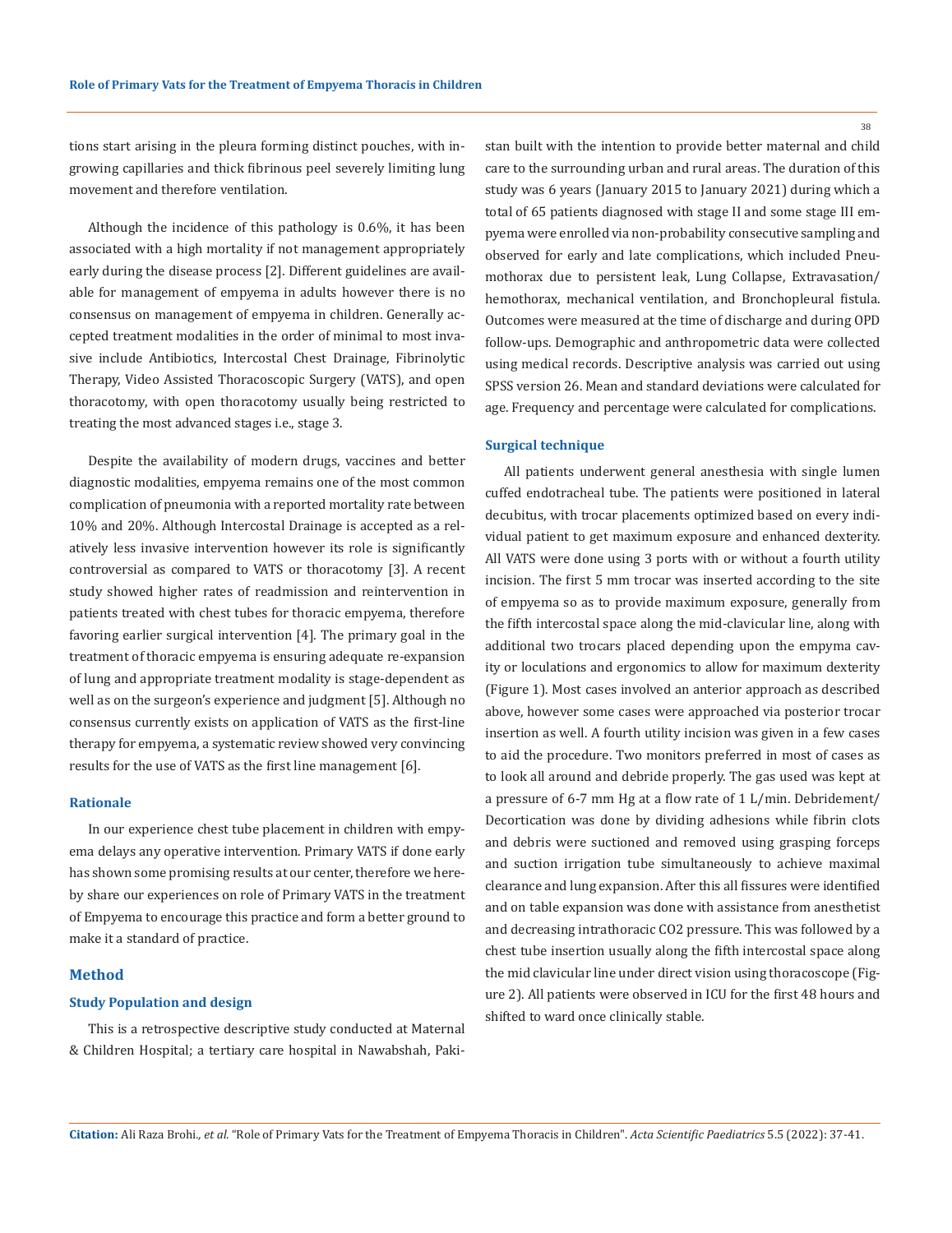

**Figure 1**



**Figure 2**

#### **Results**

A total of 65 patients were enrolled during the 6-year period of the study, of which 38 were males and 27 were females, with ages ranging from 2 to 11 years and a median of 6 years. There were variable presenting complains; 49 patients (75%) were febrile, 15 patients (23%) had cough while 19 patients (29%) had respiratory distress. All patients underwent x-ray chest, ultrasound and CT Scan to confirm diagnosis and for staging of the disease which revealed Stage II empyema in 50 patients (77%) and Stage III empyema in 15 patients (23). 40 patients (61.5%) underwent primary VATS, whereas the remaining 25 patients (38.5%) underwent secondary VATS (VATS after chest tube for drainage initially). The duration of stay ranged from 3 to 10 days, with a median of 6 and 8 days for Primary and Secondary VATS. Operative time was between 45 to 120 minutes, and a mean of 66 and 71 minutes for Primary and Secondary VATS, respectively. Intra-operative decision for Conversion to Open thoracotomy was made in 2 patients based on findings during VATS; both patients were advanced cases of Stage III empyema, post operatively chest tube was kept for 3 to 10 days, with a median of 4 and 6 days for Primary and Secondary VATS, respectively whereas mechanical ventilation was required in 3 patients. Other complications included Persistent leak leading to pneumothorax which was found in 7 patients, followed by lung collapse in 5 patients. Broncho-pleural Fistula was found in one patient and was confirmed clinically and radiologically via CT scan. One patient also developed hemothorax.

# **Discussion**

Despite being frequently encountered in the pediatric age group, no consensus for standard management of empyema exists. This pathology is associated with a high mortality if adequate management is not ensured earlier on in the disease process [2]. Generally accepted treatment modalities in the order of minimal to most invasive include Antibiotics, Intercostal Chest Drainage, Fibrinolytic Therapy, Video Assisted Thoracoscopic Surgery (VATS), and open thoracotomy, with open thoracotomy usually being restricted to treating the most advanced stages i.e. stage 3. However, with modern advances and early recovery after minimally invasive surgeries, VATS is the now the most attractive & promising method of treatment. Although Intercostal Drainage is accepted as a relatively less invasive intervention however its role is significantly controversial as compared to VATS or thoracotomy [3]. Keeping this in perspective and the constant advancement in the technique and equipment, VATS is becoming an extremely safe intervention to an extent where it can now be considered as an intervention which can forego a chest tube placement. We studied this at our center and observed significant promising outcomes which is similar to studies elsewhere which observed similar significant results [7-9].

During the period of the study we enrolled a total of 65 patients with a male to female ratio of 1.4:1, however this predominance likely has no association with the disease pathophysiology. The age of patient population in our study ranged from 2 to 11 years, with a median of 6 years which is similar to observations made elsewhere. [10] Presentations are variable, however patients most commonly presented with fever (75%,  $n = 49$ ), followed by cough

39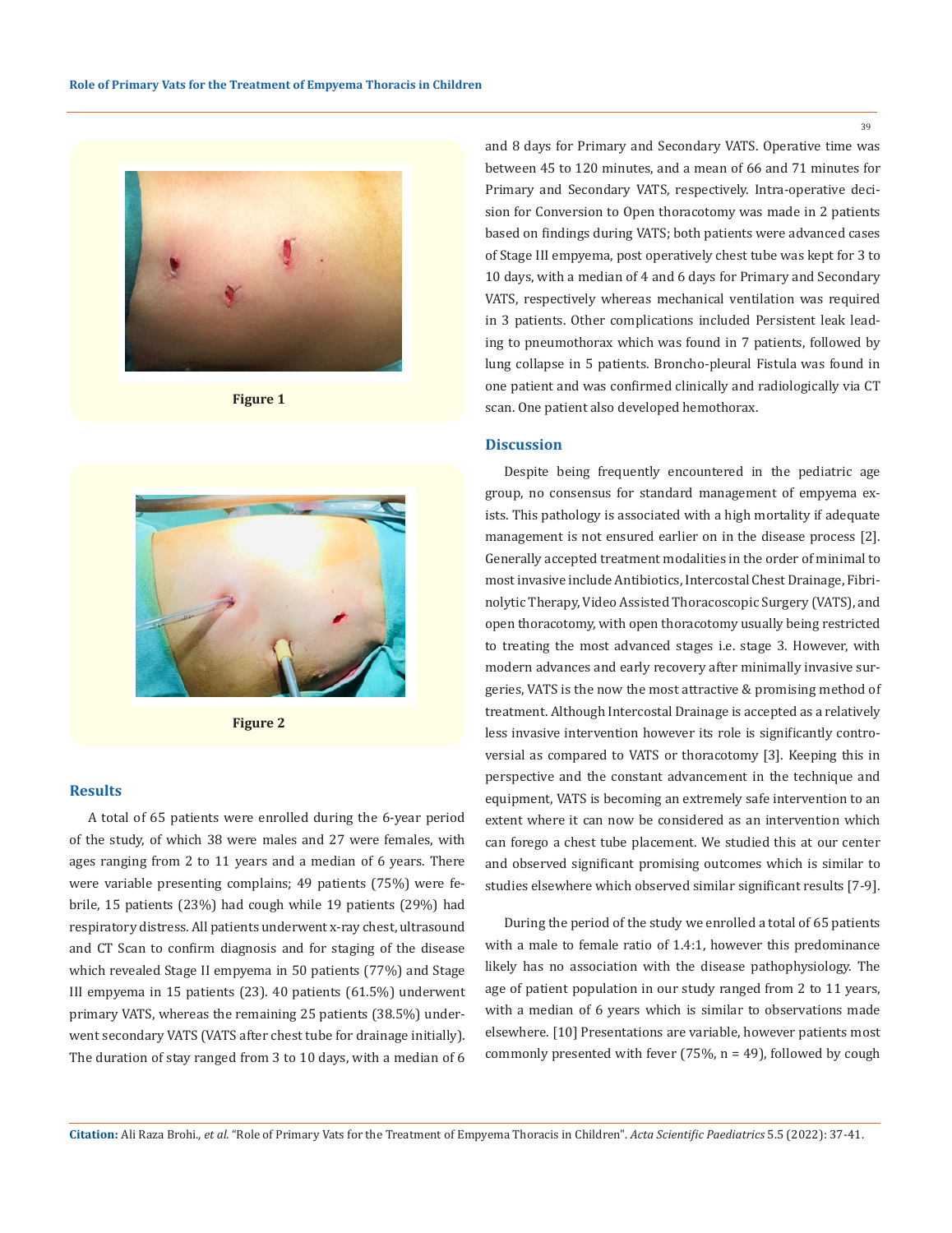$(23\%, n = 15)$  and respiratory distress  $(29\%, n = 19)$ . Prior to any intervention all patients underwent radiographic investigations which included Ultrasound and CT Scan for confirmation of diagnosis and for staging of the disease, which is the standard protocol for empyema thoracis [11]. CT scan revealed Stage II empyema in 50 patients (77%) and Stage III empyema in 15 patients (23%). Depending upon the earliest possible intervention patients were divided into two groups i.e., primary VATS where patient underwent VATS without chest tube drainage initially, and secondary VATS where patient underwent VATS after initial chest tube drainage. Primary and Secondary VATS had 40 (61.5%) and 25 (38.5%) patients, respectively.

The duration of hospital stay ranged from 3 to 10 day, with a median of 6 days for Primary VATS and 8 days for Secondary VATS which isn't much different from other institutions where most authors have observed a median of 6 days post-intervention [12,13]. Operative time in both groups ranged between 45 to 120 minutes, however the average operative time was 65 and 71 minutes in primary and secondary VATS, respectively. Primary VATS therefore also favors in terms of reduced complication due to comparatively early intervention. Intra-operative decision for Conversion to Open thoracotomy was made in 2 patients based on findings during VATS; which revealed that both patients had advanced cases of Stage III empyema and has already been suggested in literature which suggests that VATS is not the ideal intervention in cases of advanced stage III empyema and Broncho-pleural fistula [14]. Post operatively chest tube was placed for 3 to 10 days, with a Median of 4 and 6 days in primary and secondary VATS, respectively. Similar results were observed elsewhere, with average chest drain placement required for approximately 4.4 days [10]. Observed complications included Persistent leak leading to pneumothorax in 7 patients (10.7%), followed by lung collapse in 5 patients (7.7%). Broncho-pleural Fistula was found in one patient, a rather rare complication, and was confirmed clinically and radiologically via CT scan, requiring redo surgery.

# **Conclusion**

Primary VATS is a better modality and, in our experience, should be preferred over simple chest tube drainage where possible. As presented above, the level of complexity is generally lower if opted for earlier. The procedure is simple to learn and will also act in smoothening the learning curve for other thoracoscopic surgeries.

#### **Bibliography**

- 1. Mohajerzadeh L., *et al.* ["Thoracotomy versus video-assisted](https://pubmed.ncbi.nlm.nih.gov/31236371/) [thoracoscopy in pediatric empyema".](https://pubmed.ncbi.nlm.nih.gov/31236371/) *The Korean Journal of [Thoracic and Cardiovascular Surgery](https://pubmed.ncbi.nlm.nih.gov/31236371/)* 52.3 (2019): 125-130.
- 2. [Shojaee S and Lee HJ. "Thoracoscopy: Medical versus surgical](https://www.ncbi.nlm.nih.gov/pmc/articles/PMC4700382/)[in the management of pleural diseases".](https://www.ncbi.nlm.nih.gov/pmc/articles/PMC4700382/) *Journal of Thoracic Disease* [7 \(2015\): S339-351.](https://www.ncbi.nlm.nih.gov/pmc/articles/PMC4700382/)
- 3. Shen KR., *et al.* [THORACIC : AATS EXPERT CONSENSUS GUIDE](https://pubmed.ncbi.nlm.nih.gov/28274565/)-[LINES : EMPYEMA "The American Association for Thoracic](https://pubmed.ncbi.nlm.nih.gov/28274565/) [Surgery consensus guidelines for the management of empy](https://pubmed.ncbi.nlm.nih.gov/28274565/)ema". *[The Journal of Thoracic and Cardiovascular Surgery](https://pubmed.ncbi.nlm.nih.gov/28274565/)* 153.6 [\(2017\): e129-146.](https://pubmed.ncbi.nlm.nih.gov/28274565/)
- 4. Semenkovich TR., *et al.* "HHS Public Access" 105.6 (2019): 1589-1596.
- 5. Surg LA., *et al.* ["Stage-directed therapy of pleural empyema](https://link.springer.com/article/10.1007/s00423-016-1498-9)  [American College of Chest Physicians".](https://link.springer.com/article/10.1007/s00423-016-1498-9) *Langenbeck's Archives [of Surgery](https://link.springer.com/article/10.1007/s00423-016-1498-9)* (2016).
- 6. Pan H., *et al.* ["A meta-analysis of video-assisted thoracoscopic](https://pubmed.ncbi.nlm.nih.gov/28840000/) [decortication versus open thoracotomy decortication for pa](https://pubmed.ncbi.nlm.nih.gov/28840000/)tients with empyema". *[Journal of Thoracic Disease](https://pubmed.ncbi.nlm.nih.gov/28840000/)* 9.7 (2017): [2006-2014.](https://pubmed.ncbi.nlm.nih.gov/28840000/)
- 7. Wait MA., *et al.* ["A randomized trial of empyema therapy" .](https://pubmed.ncbi.nlm.nih.gov/9187172/) *Chest* [111.6 \(1997\): 1548-1551.](https://pubmed.ncbi.nlm.nih.gov/9187172/)
- 8. Cataneo DC., *et al.* ["Comparative Study of Chest Tube Thoracos](https://journal.chestnet.org/article/S0012-3692(16)42003-9/fulltext)[tomy vs Video-Assisted Thoracoscopic Surgery in the Treat](https://journal.chestnet.org/article/S0012-3692(16)42003-9/fulltext)[ment of Empyema in Children".](https://journal.chestnet.org/article/S0012-3692(16)42003-9/fulltext) *Chest* 138.4 (2010): 328A.
- 9. [Coote N and Kay ES. "Surgical versus non-surgical management](https://pubmed.ncbi.nlm.nih.gov/28304084/)  of pleural empyema". *[Cochrane Database of Systematic Reviews](https://pubmed.ncbi.nlm.nih.gov/28304084/)*  [\(2009\).](https://pubmed.ncbi.nlm.nih.gov/28304084/)
- 10. Avansino JR., *et al.* ["Primary operative versus nonoperative](https://pubmed.ncbi.nlm.nih.gov/15930229/) [therapy for pediatric empyema: A meta-analysis".](https://pubmed.ncbi.nlm.nih.gov/15930229/) *Pediatrics* [115.6 \(2005\): 1652-1659.](https://pubmed.ncbi.nlm.nih.gov/15930229/)
- 11. Puligandla PS and Laberge JM. "Infections and Diseases of the Lungs, Pleura, and Mediastinum". 7<sup>th</sup> edition. Pediatric Surgery. Elsevier Inc (2012): 855-880.

**Citation:** Ali Raza Brohi*., et al.* "Role of Primary Vats for the Treatment of Empyema Thoracis in Children". *Acta Scientific Paediatrics* 5.5 (2022): 37-41.